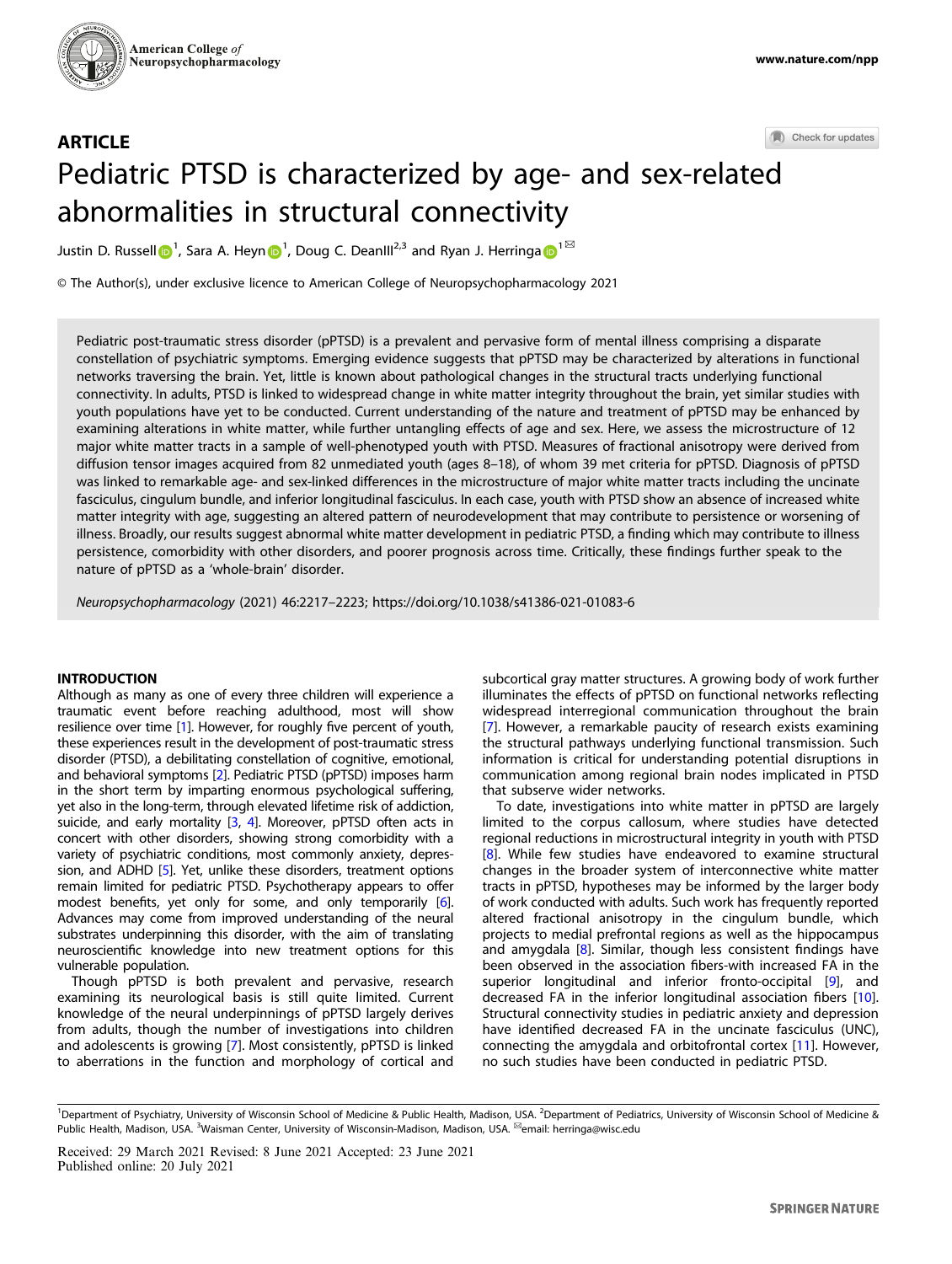2218

Ultimately, the nature of white matter alterations in PTSD-afflicted youth remains unclear. However, such effects may contribute to understanding a litany of research findings demonstrating differences in functional activation, connectivity, and regional volume among children with PTSD. Disturbed white matter connectivity between regions of the brain critically linked to PTSD may be a contributing or even moderating influence. Notably, it may not be reasonable to extrapolate findings from adult PTSD downward to youth, who are known to demonstrate a highly distinct variation of the disorder [\[12\]](#page-5-0). Moreover, youth is a time of extraordinary neurodevelopment, particularly in terms of structural connectivity [[13\]](#page-5-0). Therefore, it is important to consider age as a moderator (rather than a covariate) of PTSD's effects on white matter tracts. Given previously identified sex differences in normative physiological and neural development, it is also critical to consider that disruptions in microstructural integrity may not follow the same patterns in boys and girls [\[13](#page-5-0)].

To our knowledge, this is the first study of tract-based abnormalities in pPTSD outside of the corpus callosum, which broadly investigates white matter integrity across twelve different white matter tracts. Drawing from the work described above, we hypothesize that youth with PTSD will show differences in fractional anisotropy (as well as three supplemental diffusion measures) among several tracts selected a priori based on prior findings: the parahippocampal (CGH) and cingulate (CGC) sections of the cingulum bundle, the inferior fronto-occipital fasciculus (IFO), the inferior (ILF) and superior (SLF) longitudinal fasciculus, and the uncinate fasciculus (UNC). Broadly, we selected these tracts due to their prominence in investigations linking white matter integrity to mental illnesses, standardized extraction protocols [\[14](#page-5-0)], and inclusion in a recent large-scale study of diffusion metrics in adult PTSD [[15\]](#page-5-0). The microstructure of each tract is considered in terms of pPTSD diagnosis, pubertal development, age, and sex, with separate modeling for each laterality. We anticipated that pPTSD would be associated with decreased FA, generally, across tracts. We further hypothesized that these tracts would fail to show previously identified normative increases with age [[13\]](#page-5-0) given prior studies implicating abnormal age-related patterns in brain functional activation and connectivity in pediatric PTSD [[7](#page-5-0)].

# MATERIALS AND METHODS Participants

The Youth PTSD Study recruited medication-free youth with PTSD between the ages of 8 and 18 along with age- and sex-matched non-traumatized typically developing (TD) comparison youth. The current investigation includes 39 youth with PTSD and 43 TD youth who comprised the baseline Youth PTSD cohort. Details regarding recruitment and participant characteristics are detailed elsewhere [[16\]](#page-5-0), but are briefly summarized here. Youth were recruited from local mental health clinics and the broader community, respectively. Exclusion criteria included: cognitive impairment (IQ < 70); history of psychosis, bipolar disorder, or obsessive-compulsive disorder; active suicidality; recent (past 4 weeks) substance abuse or dependence; recent use of psychotropic medication (past 4 weeks, or 6 weeks for fluoxetine); unstable medical condition; MRI contraindication; pregnancy in female participants. Parental consent and youth assent were obtained prior to participation, and all procedures were approved for use by a university Institutional Review Board.

### Measurements

Youth clinical assessments were performed using the Kiddie Schedule for Affective Disorders and Schizophrenia (K-SADS) [[17\]](#page-5-0). Diagnosis of PTSD was determined using modified DSM-IV-TR criteria (as appropriate for youth) [\[18\]](#page-5-0) ascertained using information combined from the K-SADS and the Clinician-Administered PTSD Scale for Children and Adolescents [\[19\]](#page-5-0). Pubertal progress was captured using the 10-item Pubertal Development Scale [\[20\]](#page-5-0), and scores for this scale were converted to a Tanner-stage metric (PDSS) [\[21\]](#page-5-0). Total trauma exposure was operationalized using the Childhood Trauma Questionnaire (CTQ; total score, as well as abuse,

neglect subscale scores; [\[22\]](#page-5-0)). Depressive symptoms were assessed via the Mood and Feelings Questionnaire (MFQ; [\[23](#page-5-0)]), anxiety via the Screen for Child Anxiety Related Emotional Disorders (SCARED; [[24\]](#page-6-0)), and IQ through the Wechsler Abbreviated Scale of Intelligence-II [[25\]](#page-6-0).

#### Scan acquisition and processing

Youth underwent MRI scanning on 3.0 T GE Discovery MR750 (GE; Waukesha, WI) scanner with an eight-channel array head coil. Prior to scanning, all participants completed two mock scanning sessions that acclimated youth to the sounds and sensations of the scanner environment. Detailed description of scanning parameters and the preprocessing pipeline may be found in supplemental materials (see Supplemental Methods).

#### Statistical analysis

For each tract (left and right), main and interactive effects of sex, age, and PTSD diagnostic status on diffusivity indices were examined in a stepped fashion using a series of hierarchical linear regression models covarying for IQ and PDSS. The main effects of PTSD, age, and sex were tested first by entering each term into the model as an independent predictor of diffusivity. Each of the focal two-way interaction terms was added to the model in separate concurrent steps, along with the non-interactive term as a covariate (e.g., PTSD\* Sex + Age; PTSD\*Age + Sex), and a three-way interaction term was added last (PTSD\*Age\*Sex). General cognitive function is a well-studied correlate of white matter microstructure [\[26](#page-6-0)] and is a correlate of PTSD symptomatology [[27\]](#page-6-0). Therefore, IQ was included as a covariate in all models. Similarly, given the wide range of ages in our sample, we chose to covary for underlying differences in pubertal maturation (PDSS). For each term in the hierarchical model set, multiple comparison correction was performed across lateral tracts (12 tests) using the Benjamini–Hochsberg [[28\]](#page-6-0) method. Regression diagnostics were performed for all models, and data points were excluded where Cook's Distance exceeded n/4, a standard threshold indicating a likelihood of distorting model parameters [\[29](#page-6-0)].

Post-hoc analyses were conducted to decompose significant interactions where necessary. Where interactions were significant, conditional effects of the moderator (e.g., age) were decomposed using Johnson-Neyman significance regions (tabular results provided in supplementary materials). Secondary analyses examined symptom relationships within the subset of youth with PTSD. Specifically, we investigated associations between individual symptom dimensions and FA: DSM-IV symptom severity of PTSD (PTSD-RI total and subscale scores), anxiety (SCARED), and depression (MFQ). As prior research has consistently identified a linkage between early childhood abuse and altered white matter diffusivity [[30\]](#page-6-0), we similarly examined the effects of abuse history on FA as measured by the CTQ abuse subscale.

### RESULTS

#### **Demographics**

Eighty-two youth provided diffusion-weighted scans, of whom 39 met the criteria for PTSD diagnosis (TD,  $n = 43$ ; Table [1](#page-2-0)). At  $\alpha = 0.001$ , study groups did not significantly differ by age ( $p = 0.56$ ), sex ( $p = 0.91$ ), or PDSS ( $p = 0.38$ ). IQ was significantly lower in the PTSD group ( $p < 0.001$ ). Youth with PTSD exhibited significantly higher scores on clinical scales for anxiety and depression and reported greater trauma load than TD youth (all  $p < 0.001$ ). As expected, older youth (defined using a mean split) had greater PDSS scores, indicative of advanced pubertal maturation (no difference by sex). No sex by group or age by group interactions reached significance for clinical scales or demographics, though a marginal effect was found for trauma load, in that TD boys reported slightly higher scores than TD girls ( $p = 0.03$ ). As reported in extant manuscripts describing this sample[\[31\]](#page-6-0), youth were majority White (80.52%), with caregivers of TD youth more likely to have completed some higher education ( $p < 0.001$ ).

# Regression analyses

PTSD diagnosis interacted with age to account for FA in several tracts: left CGC (β = -0.5817, t = 2.67, p = 0.010), right CGH  $(\beta = -0.6800, t = 3.04, p = 0.0035)$ , right IFO  $(\beta = -0.6417,$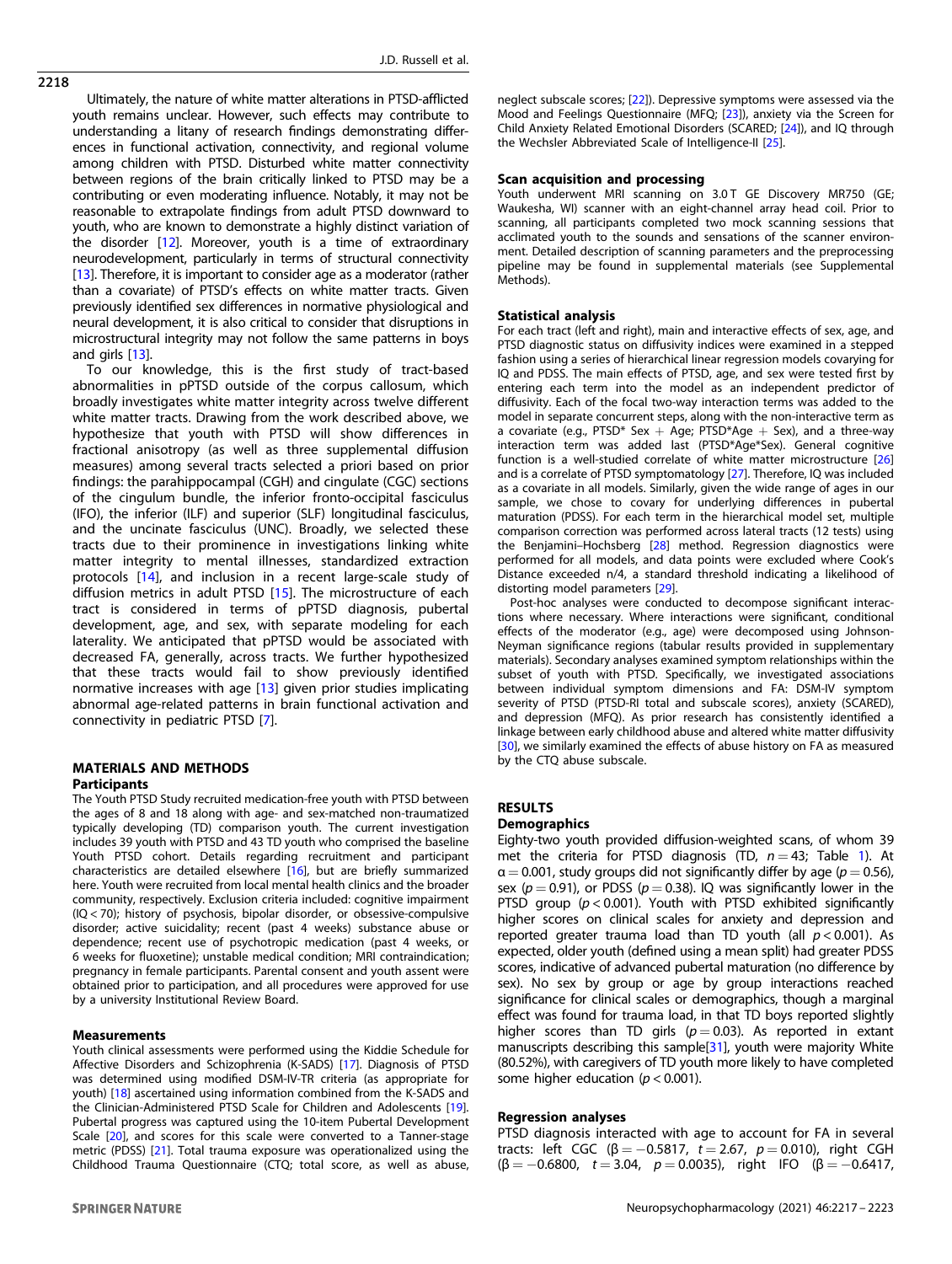<span id="page-2-0"></span>

|                     | Table 1. Demographic and clinical characteristics of children with post-traumatic stress disorder and healthy youth <sup>a</sup> .                                                                                                                                                                                                                                                                                                                                                                                                                                                                                                                                           |             |                |             |                                                                                                                                               |                |                |       |               |                |                |        |          |
|---------------------|------------------------------------------------------------------------------------------------------------------------------------------------------------------------------------------------------------------------------------------------------------------------------------------------------------------------------------------------------------------------------------------------------------------------------------------------------------------------------------------------------------------------------------------------------------------------------------------------------------------------------------------------------------------------------|-------------|----------------|-------------|-----------------------------------------------------------------------------------------------------------------------------------------------|----------------|----------------|-------|---------------|----------------|----------------|--------|----------|
|                     |                                                                                                                                                                                                                                                                                                                                                                                                                                                                                                                                                                                                                                                                              |             |                |             |                                                                                                                                               | Girls          |                |       |               | <b>Boys</b>    |                |        |          |
|                     |                                                                                                                                                                                                                                                                                                                                                                                                                                                                                                                                                                                                                                                                              | P           |                | <b>PTSD</b> |                                                                                                                                               | e              |                | PTSD  |               | e              |                | PTSD   |          |
|                     |                                                                                                                                                                                                                                                                                                                                                                                                                                                                                                                                                                                                                                                                              |             | % Female       |             | % Female                                                                                                                                      |                | % Female       |       | % Female      |                | % Female       | z      | % Female |
|                     |                                                                                                                                                                                                                                                                                                                                                                                                                                                                                                                                                                                                                                                                              | 43          | 3              | 39          | 62                                                                                                                                            | 27             | $\frac{8}{1}$  | 24    | $\frac{8}{1}$ | $\frac{9}{2}$  |                | n      | 0        |
| <b>Demographics</b> |                                                                                                                                                                                                                                                                                                                                                                                                                                                                                                                                                                                                                                                                              | <b>Mean</b> | ဌ              | Mean        | G                                                                                                                                             | Mean           | G              | Mean  | <u>ទ</u>      | Mean           | G              | Mean   | SD       |
| Age (years)         |                                                                                                                                                                                                                                                                                                                                                                                                                                                                                                                                                                                                                                                                              | 13.95       | 3.03           | 14.32       | 2.81                                                                                                                                          | 14.20          | 3.17           | 14.41 | 3.06          | 13.48          | 2.79           | 14.19  | 2.47     |
| IQ (WASI)           |                                                                                                                                                                                                                                                                                                                                                                                                                                                                                                                                                                                                                                                                              | 110.25      | 11.55          | 101.03      | 11.71                                                                                                                                         | 109.78         | 11.49          | 99.48 | 12.13         | 111.06         | 11.98          | 103.40 | 11.00    |
|                     | Pubertal Development (Tanner Stage)                                                                                                                                                                                                                                                                                                                                                                                                                                                                                                                                                                                                                                          | 3.18        | 132            | 3.44        | 1.33                                                                                                                                          | 3.52           | 117            | 3.64  | 1.16          | 2.64           | 1.40           | 3.14   | $-56$    |
| <b>Measures</b>     |                                                                                                                                                                                                                                                                                                                                                                                                                                                                                                                                                                                                                                                                              |             |                |             |                                                                                                                                               |                |                |       |               |                |                |        |          |
|                     | Anxiety (child SCARED)                                                                                                                                                                                                                                                                                                                                                                                                                                                                                                                                                                                                                                                       | 7.17        | 4.78           | 33.56       | 14.24                                                                                                                                         | 7.53           | 5.34           | 34.98 | 13.77         | 6.56           | 3.74           | 31.30  | 15.17    |
|                     | Depression (child MFQ)                                                                                                                                                                                                                                                                                                                                                                                                                                                                                                                                                                                                                                                       | 3.12        | 2.58           | 24.28       | 10.80                                                                                                                                         | 2.83           | 2.43           | 25.50 | 11.15         | 3.59           | 2.83           | 22.33  | 10.27    |
|                     | Trauma Load (child CTQ)                                                                                                                                                                                                                                                                                                                                                                                                                                                                                                                                                                                                                                                      | 31.55       | 5.68           | 48.5        | 15.11                                                                                                                                         | 29.93          | 4.12           | 51.09 | 16.18         | 34.47          | 6.99           | 44.43  | 12.76    |
|                     | PTSD Symptoms (child PTSD-RI)                                                                                                                                                                                                                                                                                                                                                                                                                                                                                                                                                                                                                                                | Ī           | $\overline{1}$ | 48.51       | 14.03                                                                                                                                         | $\overline{1}$ | $\overline{1}$ | 50.71 | 12.96         | $\overline{1}$ | $\overline{1}$ | 45.00  | 15.41    |
|                     | both overall and by sex (all p < 0.0011, except for among boys, where the difference was marginal (p = 0.018). CTQ childhood trauma questionnaire, MFQ mood and Feelings Questionnaire, PT3D-RI post-traumatic<br>$^3$ No significant differences were observed in age or pubertal development between the control and PTSD disorder groups, either overall or by sex (at $\alpha = 0.001$ ). IQ differed significantly across control and PTSD<br>stress disorder-reaction index, SCARED screen for child anxiety related emotional disorders, WASI wechsler abbreviated scale of intelligence.<br>disorder groups overall [p (two-tailed) < 0.001), though not for boys (p |             |                |             | $=$ 0.07) or girls ( $p=$ 0.004) specifically. Symptom score measures and trauma load differed significantly between control and PTSD groups, |                |                |       |               |                |                |        |          |

Neuropsychopharmacology (2021) 46:2217 – 2223

 $t = 2.65$   $p = 0.010$ , right ILF ( $\beta = -0.6357$ ,  $t = 2.85$ ,  $p = 0.006$ ), left and right SLF  $(6 = -0.6737, t = 2.91, p = 0.005; \beta = -0.5482$ t = 2.27,  $p = 0.027$ ), and right UF (β = -0.5940, t = 2.66, p = 0.010; see Figs. [1](#page-3-0)A[,1B](#page-3-0), Table [2\)](#page-4-0). In each tract, decomposition of the interaction revealed that age was associated with greater FA among TD youth, but not youth with PTSD (Fig. [1](#page-3-0)A). PTSD diagnosis did not interact with sex to predict FA in any tract. However, a significant three-way interaction between PTSD diagnosis, age, and sex reached significance in the right SLF  $(\beta = 1.5315, t = 3.22, p = .002;$  $(\beta = 1.5315, t = 3.22, p = .002;$  $(\beta = 1.5315, t = 3.22, p = .002;$  Fig. 1C). While typically developing boys showed greater FA with age, this effect was nonsignificant among girls or youth with PTSD (Fig. [1](#page-3-0)C). This three-way interaction trended towards significance for the right IFO and right UNC but did not survive correction. The main effects of PTSD diagnosis and sex failed to reach significance, while a main effect of age was detected in the left and right ILF, with increased FA along with development.

Analyses of diffusion metrics other than FA (RD, AD, MD) generally failed to reach significance after correction with one exception. The interaction of PTSD and sex accounted for variance in AD in the right IFO, as well as RD and AD in the right ILF.

# Post-hoc analyses

In decomposing the 2- and 3-way interactions, Johnson–Neyman plots revealed greater FA in youth with PTSD until early adolescence (11.6–14.5 years) broadly across all tracts, at which point the association became non-significant (Fig. [2](#page-4-0)). By late adolescence (17.4–21.5 years) (though notably, not in the left cingulate section of the cingulum), this effect was reversed, with lower FA values among youth with PTSD. The three-way interaction detected in the right SLF (PTSD  $\times$  Age  $\times$  Sex) was decomposed separately by sex, and revealed a non-contiguous effect of PTSD across age in boys (i.e., greater FA in childhood; non-significance in early adolescence; reduced FA versus TD youth in late adolescence) but no significant effect of PTSD among girls (Fig. [2\)](#page-4-0). All tabular data for these findings are provided in Supplemental Materials for reference.

# Sensitivity analyses

Finally, several additional variables were considered that could influence these results. For all youth, tract-wise main effects of comorbid symptoms were analyzed, covarying for age, sex, and pubertal development. No main effects of depression or anxiety were observed for any tract. Within youth with PTSD, we further tested for tract differences based on total PTSD symptom score as well as criterion symptom scores, for all youth total trauma exposure as well as experiences of abuse and neglect (again covarying for age, sex, IQ, and PDSS). No effects remained significant after multiple comparison corrections.

### **DISCUSSION**

To our knowledge, this is the first study to examine white matter tract integrity in pediatric PTSD beyond the corpus callosum. Further, this work considers age and sex as moderating variables of interest, given the greater prevalence of PTSD in girls [[2](#page-5-0)], and the litany of neuroscience research connecting these variables to brain development. Overall, our findings reveal a consistent pattern across tracts of interest, with expected age-related increases in FA among TD youth, but no such age relationship among youth with PTSD. A sex-specific finding emerged in the right SLF, where anticipated age-related increases in FA were observed in TD boys, but neither TD girls nor PTSD youth. Broadly, our results suggest abnormal white matter development in pediatric PTSD, a finding which may contribute to illness persistence, comorbidity with other disorders, and poorer prognosis across time.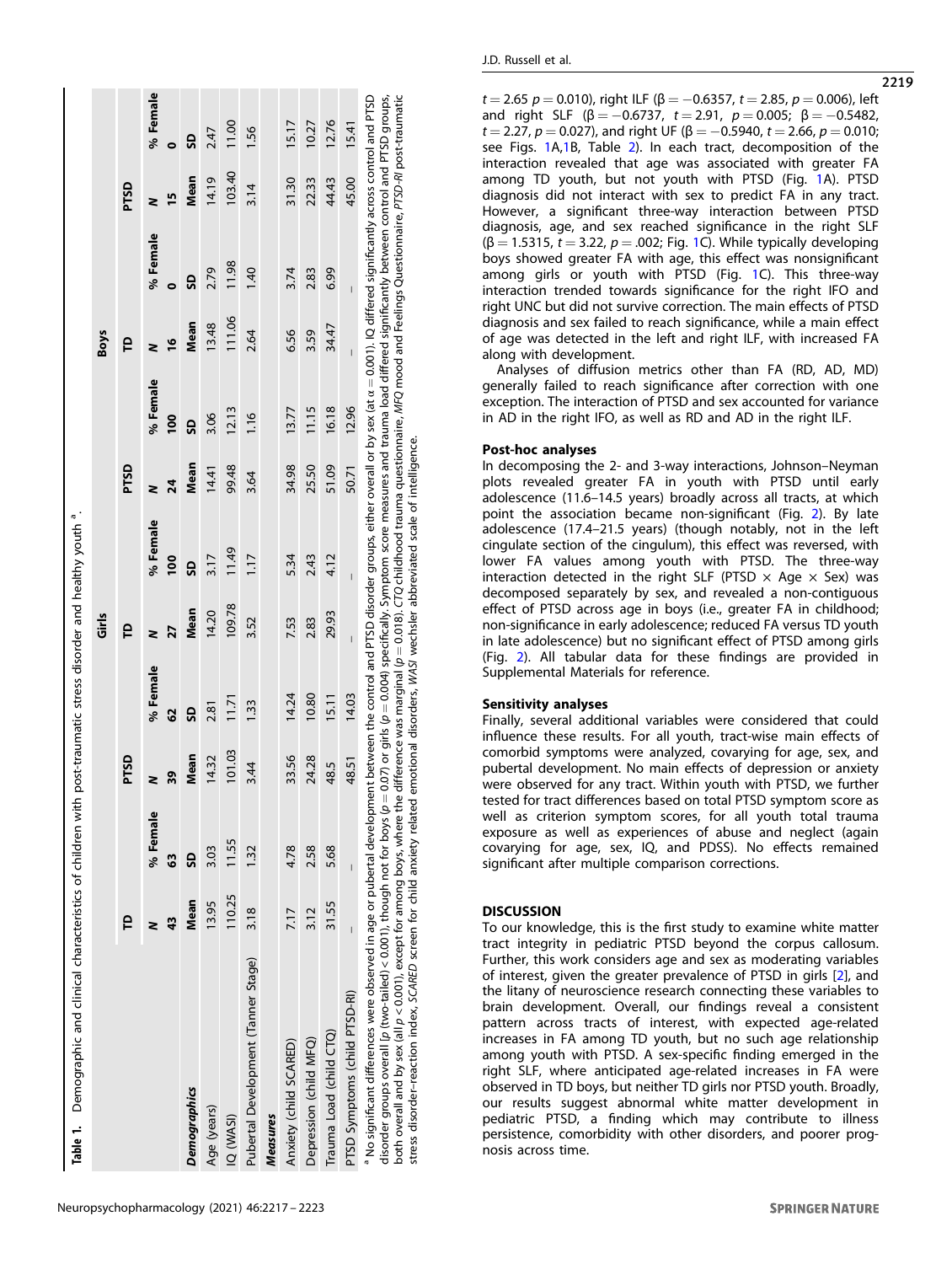<span id="page-3-0"></span>



Fig. 1 Effect of pPTSD diagnosis on fractional anisotropy across age and sex. A (A) Right inferior fronto-occipital fasciculus, (B) right parahippocampal cingulum bundle, (C) left cingulate section of the cingulum bundle, (D) right inferior longitudinal fasciculus, (E) right uncinate fasciculus. B Effect of PTSD diagnosis on fractional anisotropy values across age in the bilateral superior longitudinal fasciculus (SLF) and differential effects of sex in the right SLF.

Briefly described, the affected tracts serve disparate functions across the brain, yet share a common link to facets of mental illness. The cingulum bundle, subdivided into cingulate (CGC) and parahippocampal (CGH) sections, is a prominent tract linking frontal, parietal, temporal, and subcortical regions [\[32\]](#page-6-0) implicated in executive control as well as attention to emotionally-valenced stimuli [\[33](#page-6-0)]. The inferior fronto-occipital fasciculus (IFO) is a long

tract originating in the occipital/parietal junction and terminating in the inferior frontal lobe, potentially serving as a bridge between the executive and salience functional networks, ultimately enabling goal-directed behavior in response to 'salient' environmental stimuli [\[34\]](#page-6-0). The nearby inferior longitudinal fasciculus (ILF) similarly originates in the occipital pole, though terminates in the temporal pole, supporting information transfer between sensory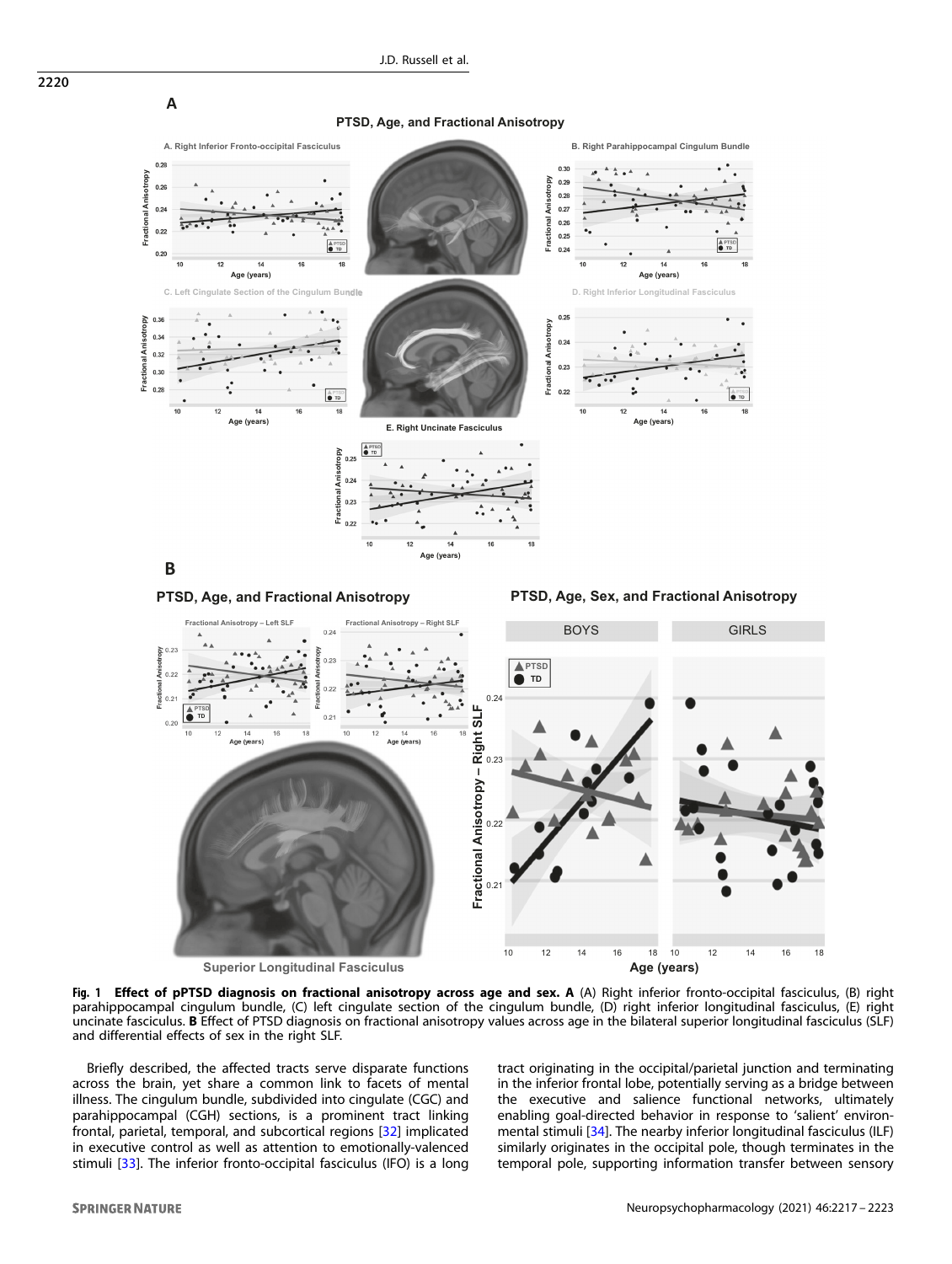<span id="page-4-0"></span>

| <b>Table 2.</b> Interactive effect of age and PTSD diagnosis on diffusion indices. |  |  |
|------------------------------------------------------------------------------------|--|--|
|                                                                                    |  |  |

|                  | FA          |         |        | <b>MD</b>   |         |                  | <b>RD</b>   |         |                  | <b>AD</b>   |         |                  |
|------------------|-------------|---------|--------|-------------|---------|------------------|-------------|---------|------------------|-------------|---------|------------------|
|                  | β           | t       | p      | β           | t       | $\boldsymbol{p}$ | β           | t       | $\boldsymbol{p}$ | β           | t       | $\boldsymbol{p}$ |
| CGC-Left         | $-0.581716$ | $-2.67$ | 0.0097 | $-0.089940$ | $-0.35$ | 0.7242           | 0.030747    | 0.13    | 0.9009           | $-0.336676$ | $-1.36$ | 0.1779           |
| <b>CGC-Right</b> | $-0.386740$ | $-1.62$ | 0.1095 | 0.171709    | 0.69    | 0.4943           | 0.168042    | 0.68    | 0.4981           | 0.217055    | 0.87    | 0.3903           |
| CGH-Left         | $-0.434387$ | $-1.75$ | 0.0842 | $-0.325380$ | $-1.24$ | 0.2196           | $-0.424424$ | $-1.62$ | 0.1102           | $-0.239025$ | $-0.90$ | 0.3738           |
| <b>CGH-Right</b> | $-0.679958$ | $-3.04$ | 0.0035 | $-0.333390$ | $-1.38$ | 0.1717           | $-0.047613$ | $-0.20$ | 0.8434           | $-0.509957$ | $-2.16$ | 0.0349           |
| IFO-Left         | $-0.056590$ | $-0.22$ | 0.8245 | $-0.193912$ | $-0.73$ | 0.4680           | $-0.199370$ | $-0.75$ | 0.4559           | $-0.084968$ | $-0.32$ | 0.7489           |
| IFO-Right        | $-0.641717$ | $-2.65$ | 0.0101 | $-0.318420$ | $-1.27$ | 0.2097           | $-0.090765$ | $-0.35$ | 0.7242           | $-0.413691$ | $-1.65$ | 0.1038           |
| ILF-Left         | $-0.470429$ | $-1.86$ | 0.0687 | $-0.180723$ | $-0.68$ | 0.4988           | $-0.156237$ | $-0.58$ | 0.5610           | $-0.215963$ | $-0.80$ | 0.4284           |
| ILF-Right        | $-0.635678$ | $-2.85$ | 0.0060 | $-0.013971$ | $-0.05$ | 0.9565           | 0.009686    | 0.04    | 0.9697           | $-0.053327$ | $-0.21$ | 0.8362           |
| SLF-Left         | $-0.673650$ | $-2.91$ | 0.0050 | $-0.142962$ | $-0.59$ | 0.5544           | $-0.082773$ | $-0.34$ | 0.7330           | $-0.144594$ | $-0.61$ | 0.5443           |
| SLF-Right        | $-0.548183$ | $-2.27$ | 0.0268 | $-0.116193$ | $-0.47$ | 0.6401           | $-0.101469$ | $-0.41$ | 0.6841           | $-0.183689$ | $-0.73$ | 0.4667           |
| UF-Left          | $-0.223256$ | $-0.90$ | 0.3735 | 0.051470    | 0.21    | 0.8369           | $-0.039336$ | $-0.16$ | 0.8767           | 0.041868    | 0.16    | 0.8704           |
| UF-Right         | $-0.593950$ | $-2.66$ | 0.0101 | $-0.008690$ | $-0.03$ | 0.9730           | $-0.015681$ | $-0.06$ | 0.9519           | $-0.053946$ | $-0.21$ | 0.8330           |

**Notes.** Bolded =  $p_{BH}$  > 0.05, Italicized = p > 0.05, CGC cingulate section of cingulum bundle, CGH parahippocampal section of cingulum bundle, IFO inferior fronto-occipital fasciculus, ILF inferior longitudinal fasciculus, SLF superior longitudinal fasciculus, UF uncinate fasciculus.



Fig. 2 Johnson-Neyman Plots of Developmental Periods of Significance. (A) The interactive effect of age and PTSD on fractional anisotropy across tracts, (B) the interactive effect of age, PTSD, and sex on fractional anisotropy in the right superior longitudinal fasciculus.

and association cortices [\[35](#page-6-0)]. Altered ILF integrity is observed across numerous disorders featuring disrupted information processing, a key feature of PTSD which involves insufficient suppression of sensory inputs [[10\]](#page-5-0). The superior longitudinal fasciculus (SLF) extends over a wide area of the dorsal cortex, linking prefrontal, temporal, orbital, and parietal cortices. Recent work implicates the SLF in maladaptive self-referential processing (i.e., brooding), a construct common to numerous mental disorders [[36](#page-6-0)]. The uncinate fasciculus is a curved tract linking temporal structures including the amygdala and parahippocampus with the inferior frontal lobe [\[37](#page-6-0)]. The UF is widely linked to neuropsychiatric disorders, with microstructural changes underlying a range of conditions from psychopathy to social anxiety to PTSD [[11,](#page-5-0) [38,](#page-6-0) [39\]](#page-6-0).

Typical development of these tracts involves substantial, though variable changes in indices such as FA associated with white matter integrity. Our findings in typically developing youth are consistent with larger studies identifying a broad developmental effect across the brain, with tracts tending to show increased FA with age [[13\]](#page-5-0). Conversely, our findings with respect to pPTSD suggest potential deviation from the expected path. As illustrated in Fig. [1,](#page-3-0) youth with PTSD exhibit comparatively greater FA across numerous lateral (or bilateral, in the case of the SLF) tracts through late childhood/early adolescence, yet comparatively reduced FA by late adolescence/early adulthood. These results amplify the growing evidence suggesting altered development of white matter tracts among youth with PTSD at a whole-brain level, given the widespread nature of these results. Interestingly, the conglomerated results from tractography investigations in adult PTSD (as described above) would similarly suggest a global 'brain-wide' effect.

Despite the growing evidence linking pPTSD to altered neurodevelopment, the biological basis for such change remains elusive. However, several lines of research have considered potential explanations for PTSD-related change in neurocellular composition involving endocrine factors. PTSD is associated with upregulated expression of proinflammatory cytokines [[40\]](#page-6-0), such as interleukin-6, which are known to overstimulate cortisol production by the hypothalamic-pituitary-adrenal axis [[41](#page-6-0)]. While hypercortisolism is well-linked to structural changes in limbic regions such as the amygdala and hippocampus, the effect of cortisol on white matter integrity in youth is only recent becoming clear [[42\]](#page-6-0). Findings from animal models suggest that elevated glucocorticoid levels may inhibit the proliferation of astrocytes and oligodendrocytes [[43\]](#page-6-0), cells critically responsible for myelination of axons comprising white matter tracts. Theoretically, broad glucocorticoid-related changes in major cerebral tracts may also underlie similar, global-scale changes in functional networks known to co-occur with PTSD.

Notably, a three-way interaction was observed in the right SLF, in that the effect of PTSD on FA across age was specific to boys, not girls. The specificity of this three-way interaction to the SLF remains an open question. It may be that our analyses were underpowered to detect an interactive effect of sex in most other tracts (i.e., Type II error). Indeed, for all other tracts of interest, a three-way interaction did often trend in the same direction, and towards significance (see supplemental materials). Regarding potential mechanisms for the sex interaction, there is preliminary evidence from cellular animal models that estrogen may play a critical role in myelinogenesis [\[44](#page-6-0)], and attenuate damage secondary to pathology or neural injury [\[45](#page-6-0)]. Though research examining protective mechanisms of estrogen in humans is limited, one study has found that estrogen deficiency in girls with Turner Syndrome is linked to significant aberrations in white matter, particularly reduced FA in the SLF in comparison to TD youth [\[46\]](#page-6-0). Notably, a sex-specific effect of PTSD in the age-related FA of this tract is consistent with findings from functional work. As mentioned, the SLF provides a major link between parietal and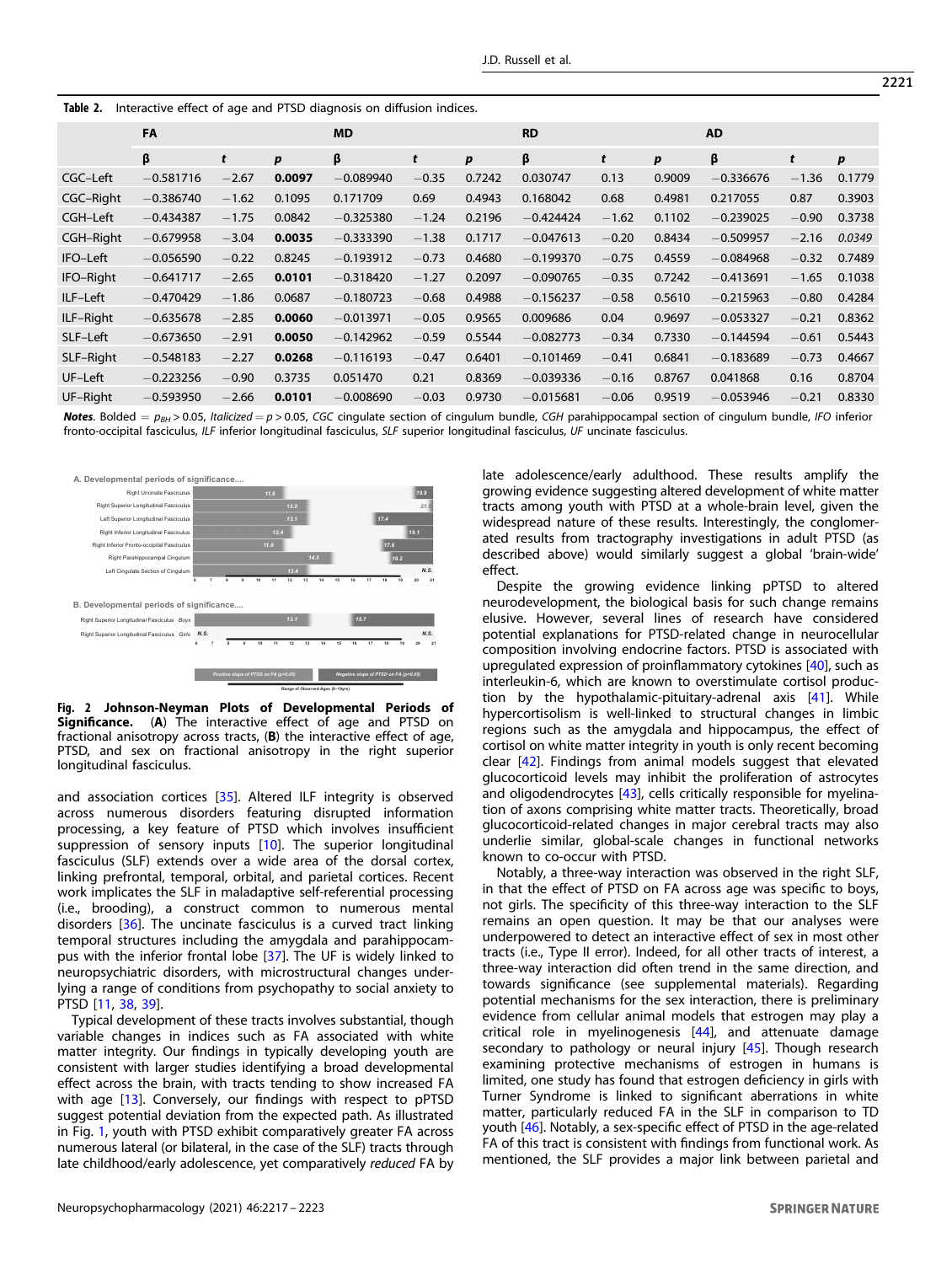<span id="page-5-0"></span>2222

frontal lobes, and therefore may be a key component underlying the fronto-parietal or 'executive' network. Crozier et al. [[47\]](#page-6-0) examined executive network functioning in youth with pediatric PTSD and found altered activation in networked areas among boys, but not girls. Similar findings have been observed in other stress-related disorders. Ugwu et al. [\[48\]](#page-6-0) found greater longitudinal diffusivity, a proxy of axonal injury, in boys with major depressive disorder exposed to childhood adversity compared to girls. Certainly, additional research is necessary to illuminate broader effects of sex on the link between PTSD and altered white matter microstructure.

The current investigation provides novel insights into the neural substrates of pediatric PTSD. However, any interpretation of the findings should be made in consideration of this study's limitations. First, this study incorporated a modest sample size, that may have limited our ability to detect complex interactive effects on white matter microstructure. Future replication or expansion of our efforts will be necessary to confirm or further clarify these findings. Second, the present study draws results from a cross-sectional design. True extrapolation of the effect of PTSD on developing microstructure and any investigation of causal mechanisms will require future studies incorporating assessments at multiple time points. Third, this study did not include a trauma-exposed control group without PTSD, precluding our ability to determine the specificity of our findings to PTSD or trauma exposure generally. Notably, however, the lack of symptom-specific findings may suggest a broader nonspecific effect for the diagnosis of trauma-related mental illness generally, as no main effects of abuse severity or trauma load were detected.

Notwithstanding these limitations, this work provides an important and novel contribution to the knowledge of PTSD's neural bases in youth. To our knowledge, this is the first study to examine white matter microstructure in pediatric PTSD beyond the corpus callosum. Beyond considering a simple main effect of diagnosis, our findings illuminate the importance of age and sex as moderators of PTSD's association with white matter, particularly in the SLF. Age-related moderation of microstructure may have important clinical relevance, as this finding could portend differential responsivity to treatment across development (e.g., poorer treatment outcomes in adolescence) as well as the changing nature of PTSD itself [\[49](#page-6-0)]. More broadly, global change in white matter microstructure across age may play a role in the changing patterns of comorbidity among children with PTSD through development. Definitive answers to these questions will require longitudinal research examining developmental trajectories of white matter change in pPTSD, as well as potentially altered trajectories in the persistence and reemission of PTSD in youth [[50\]](#page-6-0). It will be critically important for such work to extrapolate, how the timing of PTSD-onset\stress exposure may alter white matter development indexed along with multiple metrics of time (e.g., chronological age, pubertal maturation; see [[51\]](#page-6-0)). Indeed, emerging evidence exists to suggest that pubertal timing in relation to exposure may play a crucial role in altering pathways of neural development [[52\]](#page-6-0). In that vein, we encourage future researchers to seek out reliable data about individual traumatic experiences, such as age at onset. This work provides an important foundation upon which to build a more expansive body of research exploring how white matter, pPTSD, and development intermix to contribute to trauma-related illness in youth, as well as providing potential biomarkers or targets for intervention.

### FUNDING AND DISCLOSURE

This work was supported by funding from the National Institute of Mental Health (K08 MH100267, R01 MH115910, R01 MH117141, RJH; T32 MH018931, JDR), American Academy of Child and Adolescent Psychiatry (RJH), Brain & Behavior Research Foundation (RJH), University of Wisconsin Institute for Clinical and Translational Research Translational Pilot Grant Award (National Institutes of Health National Center for Advancing Translational Sciences Grant; UL1TR000427, RJH]), the University of Wisconsin-Madison Graduate School, and the University of Wisconsin School of Medicine and Public Health.

# **REFERENCES**

- 1. Lewis SJ, Arseneault L, Caspi A, Fisher HL, Matthews T, Moffitt TE, et al. The epidemiology of trauma and post-traumatic stress disorder in a representative cohort of young people in England and Wales. Lancet Psychiatry. 2019;6:247–56.
- 2. McLaughlin KA, Koenen KC, Hill ED, Petukhova M, Sampson NA, Zaslavsky AM, et al. Trauma exposure and posttraumatic stress disorder in a national sample of adolescents. J Am Acad Child Adolesc Psychiatry. 2013;52:815–830.e14.
- 3. Shalev I, Moffitt TE, Braithwaite AW, Danese A, Fleming NI, Goldman-Mellor S, et al. Internalizing disorders and leukocyte telomere erosion: a prospective study of depression, generalized anxiety disorder and post-traumatic stress disorder. Mol Psychiatry. 2014;19:1163–70.
- 4. Warshaw MG, Fierman E, Pratt L, Hunt M, Yonkers KA, Massion AO, et al. Quality of life and dissociation in anxiety disorder patients with histories of trauma or PTSD. Am J Psychiatry. 1993;150:1512–6.
- 5. Famularo R, Fenton T, Kinscherff R, Augustyn M. Psychiatric comorbidity in childhood post traumatic stress disorder. Child Abus Negl. 1996;20:953–61.
- 6. Morina N, Koerssen R, Pollet TV. Interventions for children and adolescents with posttraumatic stress disorder: a meta-analysis of comparative outcome studies. Clin Psychol Rev. 2016;47:41–54.
- 7. Cisler JM, Herringa RJ. Posttraumatic stress disorder and the developing adolescent brain. Biol Psychiatry. 2020;89:144-151.
- 8. Siehl S, King JA, Burgess N, Flor H, Nees F. Structural white matter changes in adults and children with posttraumatic stress disorder: a systematic review and meta-analysis. NeuroImage Clin. 2018;19:581–98.
- 9. Ju Y, Ou W, Su J, Averill CL, Liu J, Wang M, et al. White matter microstructural alterations in posttraumatic stress disorder: an ROI and whole-brain based metaanalysis. J Affect Disord. 2020;266:655-670.
- 10. Olson EA, Cui J, Fukunaga R, Nickerson LD, Rauch SL, Rosso IM. Disruption of white matter structural integrity and connectivity in posttraumatic stress disorder: a TBSS and tractography study. Depress Anxiety. 2017;34:437-445.
- 11. Tromp DP, Williams LE, Fox AS, Oler JA, Roseboom PH, Rogers GM, et al. Altered uncinate fasciculus microstructure in childhood anxiety disorders in boys but not girls. Am J Psychiatry. 2019;176:208–16.
- 12. Scheeringa MS. Developmental considerations for diagnosing PTSD and acute stress disorder in preschool and school-age children. Am J Psychiatry. 2008;165:1237–9.
- 13. Simmonds DJ, Hallquist MN, Asato M, Luna B. Developmental stages and sex differences of white matter and behavioral development through adolescence: a longitudinal diffusion tensor imaging (DTI) study. Neuroimage. 2014;92:356–68.
- 14. de Groot M, Vernooij MW, Klein S, Ikram MA, Vos FM, Smith SM, et al. Improving alignment in tract-based spatial statistics: evaluation and optimization of image registration. NeuroImage. 2013;76:400–11.
- 15. Dennis EL, Disner SG, Fani N, Salminen LE, Logue M, Clarke EK, et al. Altered white matter microstructural organization in posttraumatic stress disorder across 3047 adults: results from the PGC-ENIGMA PTSD consortium. Mol Psychiatry. 2019. [https://doi.org/10.1038/s41380-019-0631-x.](https://doi.org/10.1038/s41380-019-0631-x)
- 16. Wolf RC, Herringa RJ. Prefrontal-amygdala dysregulation to threat in pediatric posttraumatic stress disorder. Neuropsychopharmacol Publ Am Coll Neuropsychopharmacol. 2016;41:822–31.
- 17. Kaufman J, Birmaher B, Brent D, Rao U, Flynn C, Moreci P, et al. Schedule for affective disorders and schizophrenia for school-age children-present and lifetime version (K-SADS-PL): initial reliability and validity data. J Am Acad Child Adolesc Psychiatry. 1997;36:980–8.
- 18. Cohen JA, Mannarino AP, Iyengar S. Community treatment of posttraumatic stress disorder for children exposed to intimate partner violence: a randomized controlled trial. Arch Pediatr Adolesc Med. 2011;165:16–21.
- 19. Weathers FW, Keane TM, Davidson JR. Clinician-administered PTSD scale: a review of the first ten years of research. Depress Anxiety. 2001;13:132–56.
- 20. Petersen AC, Crockett L, Richards M, Boxer A. A self-report measure of pubertal status: reliability, validity, and initial norms. J Youth Adolesc. 1988;17:117–33.
- 21. Shirtcliff EA, Dahl RE, Pollak SD. Pubertal development: correspondence between hormonal and physical development. Child Dev. 2009;80:327–37.
- 22. Bernstein DP, Fink L, Handelsman L, Foote J, Lovejoy M, Wenzel K, et al. Initial reliability and validity of a new retrospective measure of child abuse and neglect. Am J Psychiatry. 1994;151:1132–6.
- 23. Costello EJ, Angold A. Scales to assess child and adolescent depression: checklists, screens, and nets. J Am Acad Child Adolesc Psychiatry. 1988;27:726–37.